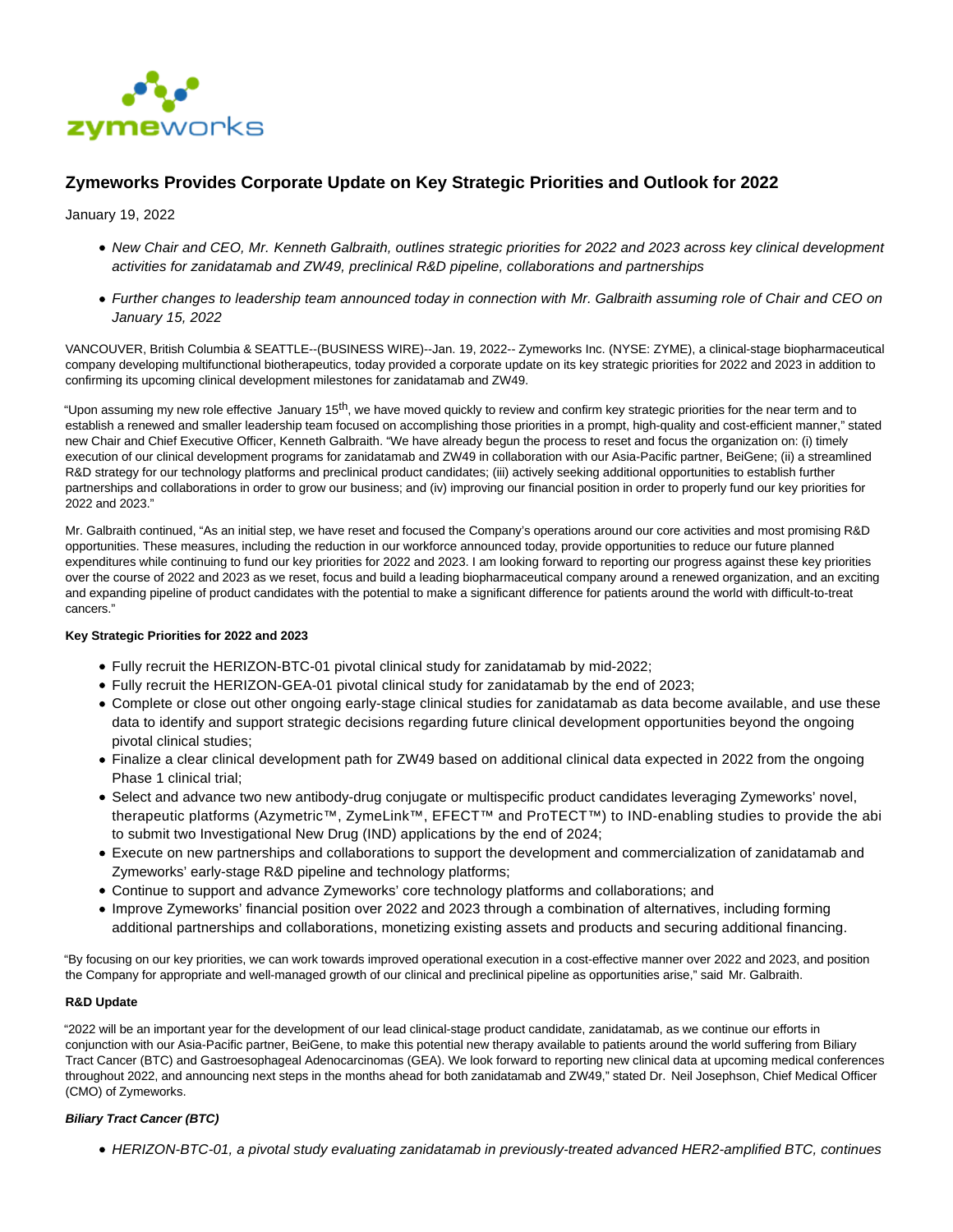to enroll patients in line with our expectations, including in the Asia-Pacific region with our partner BeiGene

The Company refines its guidance of completing the enrolment in the HERIZON-BTC-01 pivotal clinical study by mid-2022

## **Gastroesophageal Adenocarcinoma (GEA)**

- HERIZON-GEA-01, a pivotal study evaluating zanidatamab in 1L HER2-positive GEA, continues to enroll patients in line with our expectations, building off the encouraging clinical data in the 1L GEA setting for zanidatamab in combination with chemotherapy presented at ESMO in September 2021
- The Company confirms its guidance of completing enrolment in the HERIZON-GEA-01 pivotal clinical study before the end of 2023
- The Company confirms its guidance for providing clinical data for zanidatamab in combination with chemotherapy and tislelizumab in 1L HER2-positive GEA in H1 2022 in conjunction with its Asia-Pacific partner BeiGene

### **Other Clinical Development Opportunities for Zanidatamab**

- Early clinical studies continue to advance in important patient populations, including studies conducted in collaboration with BeiGene, ALX Oncology and Pfizer, that will play a role in determining and supporting investment in future clinical development opportunities for zanidatamab beyond the current pivotal studies for BTC and GEA
- Zymeworks confirms its guidance for providing data for:
	- zanidatamab in combination with chemotherapy in 1L HER2-positive breast cancer in H1 2022 in conjunction with its Asia-Pacific partner BeiGene, and
	- zanidatamab in combination with Ibrance® and fulvestrant in 3L+ HER2-positive HR*‑*positive breast cancer in H1 2022

## **ZW49**

- Dose escalation for the QW dosing schedule as well as expansion cohorts for the Q3W dosing schedule continue to progress
- The Company confirms its guidance of providing updated clinical data in H2 2022 that will inform and support clear decisions to be made in 2022 regarding the clinical development path for ZW49 in conjunction with its Asia-Pacific partner BeiGene

#### **Leadership Team**

"In connection with our renewed focus on key strategic priorities for 2022 and 2023, Mr. Neil Klompas, our newly-promoted Chief Operating Officer (COO), Dr. Neil Josephson, our recently-promoted CMO, and I have re-established the leadership team comprised of highly qualified and experienced individuals who will work together with us to reset, focus and build our Company," stated Mr. Galbraith. "Mr. Klompas will work with me to directly manage and guide our commercial strategy for zanidatamab, our expanded outreach in business development and corporate development, our renewed early-stage R&D strategy for the technology platforms, our efforts to improve our financial position and leadership of our corporate operations. Dr. Josephson will work with me to manage our important clinical-stage development programs for zanidatamab and ZW49, and provide an important leadership function with our talented employees based in Seattle and other regions in the United States."

"I look forward to working with both of them in their new leadership positions. In addition, we will be immediately commencing a search for an experienced Head of Research and Development to lead our R&D operations and continue building our world-class technology platforms."

The leadership team is comprised of:

Neil Klompas, CPA, CA – Chief Operating Officer and Chief Financial Officer

Neil Josephson, MD – Chief Medical Officer

Bruce Hart, PhD – Senior VP, Regulatory Affairs

Mark Hollywood – Senior VP, Technical and Manufacturing Operations

Kaycia Wilde, PhD – VP, Clinical Operations

John Fann, PhD – VP, Technical Operations and Process Science

Milan Mangeshkar, PhD – VP, Biometrics

Surjit Dixit, PhD – VP, Technology

David Poon, PhD – VP, Business Development and Alliance Management

Daniel Dex, JD – VP, Legal and Corporate Secretary

Jennifer Kaufman-Shaw, JD, PhD – VP, Intellectual Property

Additional information regarding the background and experience of our leadership team is available on our website in the ["Leadership"](https://cts.businesswire.com/ct/CT?id=smartlink&url=https%3A%2F%2Fwww.zymeworks.com%2Fabout%23management&esheet=52565451&newsitemid=20220119006020&lan=en-US&anchor=Leadership&index=1&md5=f7ffe315b9521b8fda94d23aac3fdd64) section.

In conjunction with the renewed focus on key priorities and desire for cost-efficiency in our operations, ten members (or 50%) of the former senior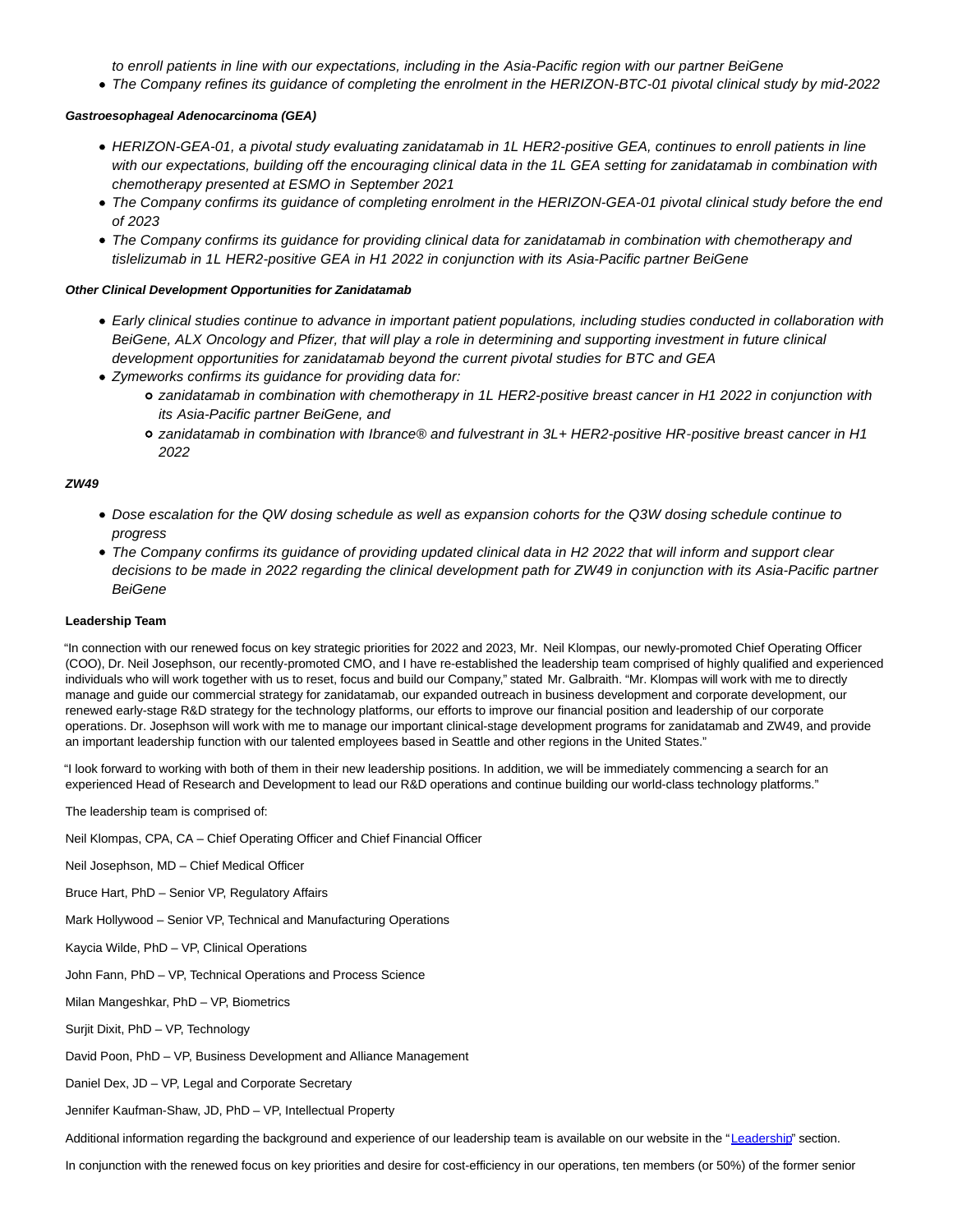management team (including the Chief People Officer, Chief Commercial Officer and Chief Scientific Officer/EVP Early Development), will be leaving the Company. Additionally, in line with these reductions in the senior management team, a Company-wide reduction in workforce will be initiated with a target of reducing employee headcount by at least 25% by the end of 2022.

Mr. Galbraith said, "While we sincerely understand and appreciate the personal impact of these changes on employees in our organization, starting immediately, a smaller, more focused workforce is essential for us to improve our operating performance and accomplish our key priorities in a more cost-efficient manner. I am confident in the ability of our Board of Directors, our new leadership team and our dedicated employees to work effectively together as we move forward to carry out the work that we do every day for the benefit of patients in need, our collective success as a workforce, and in the interests of our stockholders to build a successful and valuable biotechnology company."

#### **Updated Financial Position**

The Company provided an update on its financial resources, including having cash, cash equivalents and short-term investments of approximately \$250 M (unaudited) as of December 31, 2021, and reiterated its guidance on a financial runway to fund current operations through at least late 2022. The Company intends to report full Q4 and FY 2021 results and provide any further corporate updates on February 24, 2022.

"We will continue to actively consider a variety of initiatives and options to further improve our financial position during 2022 and 2023, including spending reductions and deferrals, establishing additional collaborations and partnerships, monetizing existing assets and product candidates, and various new financing alternatives in order to provide the necessary funding to continue to pursue our key priorities, and to improve our financial condition for the longer term," stated Mr. Klompas. "We will be looking at outlicensing, partnership and funding opportunities as they relate to several of our non-core early-stage R&D programs, including product candidates and intellectual property for targeting IL-12, CD47, and MET, as well as a novel ACE2 decoy program targeting SARS-CoV-2. We believe that prudent measures to grow our business in a well-managed and orderly fashion are aligned with the interests of patients in need, our employees and our stockholders, and we look forward to updating our progress on these efforts as and when appropriate."

To help improve its financial condition for the longer-term, Zymeworks anticipates that it may, from time to time and subject to market conditions and other factors, consider raising additional capital to further support its business, operations and programs.

#### **About Zymeworks Inc.**

Zymeworks is a clinical-stage biopharmaceutical company dedicated to the development of next-generation multifunctional biotherapeutics. Zymeworks' suite of therapeutic platforms and its fully integrated drug development engine enable precise engineering of highly differentiated product candidates. Zymeworks' lead clinical candidate, zanidatamab, is a novel Azymetric™ HER2-targeted bispecific antibody currently being evaluated in multiple Phase 1, Phase 2, and pivotal clinical trials globally as a targeted treatment option for patients with solid tumors that express HER2. Zymeworks' second clinical candidate, ZW49, is a novel bispecific HER2 ‑targeted antibody-drug conjugate currently in Phase 1 clinical development and combines the unique design and antibody framework of zanidatamab with Zymeworks' proprietary ZymeLink™ linker and cytotoxin. Zymeworks is also advancing a deep preclinical pipeline in oncology (including immuno-oncology agents) and other therapeutic areas. In addition, its therapeutic platforms are being leveraged through strategic partnerships with global biopharmaceutical companies. For more information on our ongoing clinical trials visit [www.zymeworksclinicaltrials.com.](https://cts.businesswire.com/ct/CT?id=smartlink&url=http%3A%2F%2Fwww.zymeworksclinicaltrials.com&esheet=52565451&newsitemid=20220119006020&lan=en-US&anchor=www.zymeworksclinicaltrials.com&index=2&md5=6451b800e3774428b3c32aaab4bc869e) For additional information about Zymeworks, visit [www.zymeworks.com a](https://cts.businesswire.com/ct/CT?id=smartlink&url=https%3A%2F%2Fwww.zymeworks.com%2Findex&esheet=52565451&newsitemid=20220119006020&lan=en-US&anchor=www.zymeworks.com&index=3&md5=f0f5f7b148a273fe8af1a8abc088d586)nd follo[w @ZymeworksInc o](https://cts.businesswire.com/ct/CT?id=smartlink&url=https%3A%2F%2Ftwitter.com%2FZymeworksInc&esheet=52565451&newsitemid=20220119006020&lan=en-US&anchor=%40ZymeworksInc&index=4&md5=a35b4c178e82b1a2e3c1f27e0ed133ef)n Twitter.

#### **Cautionary Note Regarding Forward-Looking Statements**

This press release includes "forward-looking statements" within the meaning of the U.S. Private Securities Litigation Reform Act of 1995 and "forwardlooking information" within the meaning of Canadian securities laws, or collectively, forward-looking statements. Forward-looking statements in this press release include, but are not limited to, statements that relate to Zymeworks' expectations regarding implementation of its strategic priorities, including those with respect to its pipeline and R&D strategy; the goal of building a leading biopharmaceutical company; potential financing efforts; preliminary estimates of its year-end cash, cash equivalents and short-term investments and its anticipated financial runway; future financial position; current and future partnerships and strategic collaborations; timing of milestones with respect to zanidatamab, ZW49 and other potential product candidates; guidance relating to anticipated timing of and results from ongoing and planned clinical trials and the reporting of related data; the potential efficacy and commercial potential of technology platforms and product candidates; the ability to advance product candidates into later stages of development; performance of management and the implementation of changes in management; implementation of the reduction in force and related anticipated cost savings; the potential for additional measures to improve Zymeworks' financial condition; and other information that is not historical information. When used herein, words such as "expect", "will", "continue", "guidance" and similar expressions are intended to identify forward-looking statements. In addition, any statements or information that refer to expectations, beliefs, plans, projections, objectives, performance or other characterizations of future events or circumstances, including any underlying assumptions, are forward-looking. All forward-looking statements are based upon Zymeworks' current expectations and various assumptions. Zymeworks believes there is a reasonable basis for its expectations and beliefs, but they are inherently uncertain. Zymeworks may not realize its expectations, and its beliefs may not prove correct. Actual results could differ materially from those described or implied by such forward-looking statements as a result of various factors, including, without limitation: the impact of the COVID-19 pandemic on Zymeworks' business, research and clinical development plans and timelines and results of operations, including impact on its clinical trial sites, collaborators, and contractors who act for or on Zymeworks' behalf, may be more severe and more prolonged than currently anticipated; clinical trials may not demonstrate safety and efficacy of any of Zymeworks' or its collaborators' product candidates; any of Zymeworks' or its partners' product candidates may fail in development, may not receive required regulatory approvals, or may be delayed to a point where they are not commercially viable; regulatory agencies may impose additional requirements or delay the initiation of clinical trials; the impact of new or changing laws and regulations; market conditions; Zymeworks' assumptions regarding its financial condition may be incorrect; Zymeworks may ultimately not pursue fundraising, may be unsuccessful if it does pursue fundraising or may be unable to fundraise on commercially reasonable terms; Zymeworks may fail to successfully implement the reduction in force or may not recognize the anticipated resulting cost savings; inability to maintain or enter into new partnerships or strategic collaborations; and the other risks described under "Risk Factors" in Zymeworks' Quarterly Report on Form 10-Q for its quarter ended September 30, 2021 (a copy of which may be obtained a[t www.sec.gov a](https://cts.businesswire.com/ct/CT?id=smartlink&url=http%3A%2F%2Fwww.sec.gov&esheet=52565451&newsitemid=20220119006020&lan=en-US&anchor=www.sec.gov&index=5&md5=99570af34dd75d6f2ff6126ce7429e94)n[d www.sedar.com\).](https://cts.businesswire.com/ct/CT?id=smartlink&url=http%3A%2F%2Fwww.sedar.com&esheet=52565451&newsitemid=20220119006020&lan=en-US&anchor=www.sedar.com&index=6&md5=dec9281697f67d11e440d033080e4778) Consequently, forward-looking statements should be regarded solely as Zymeworks' current plans, estimates and beliefs. Investors should not place undue reliance on forwardlooking statements. Zymeworks cannot guarantee future results, events, levels of activity, performance or achievements. Zymeworks does not undertake and specifically declines any obligation to update, republish or revise any forward-looking statements to reflect new information, future events or circumstances, or to reflect the occurrences of unanticipated events, except as may be required by law.